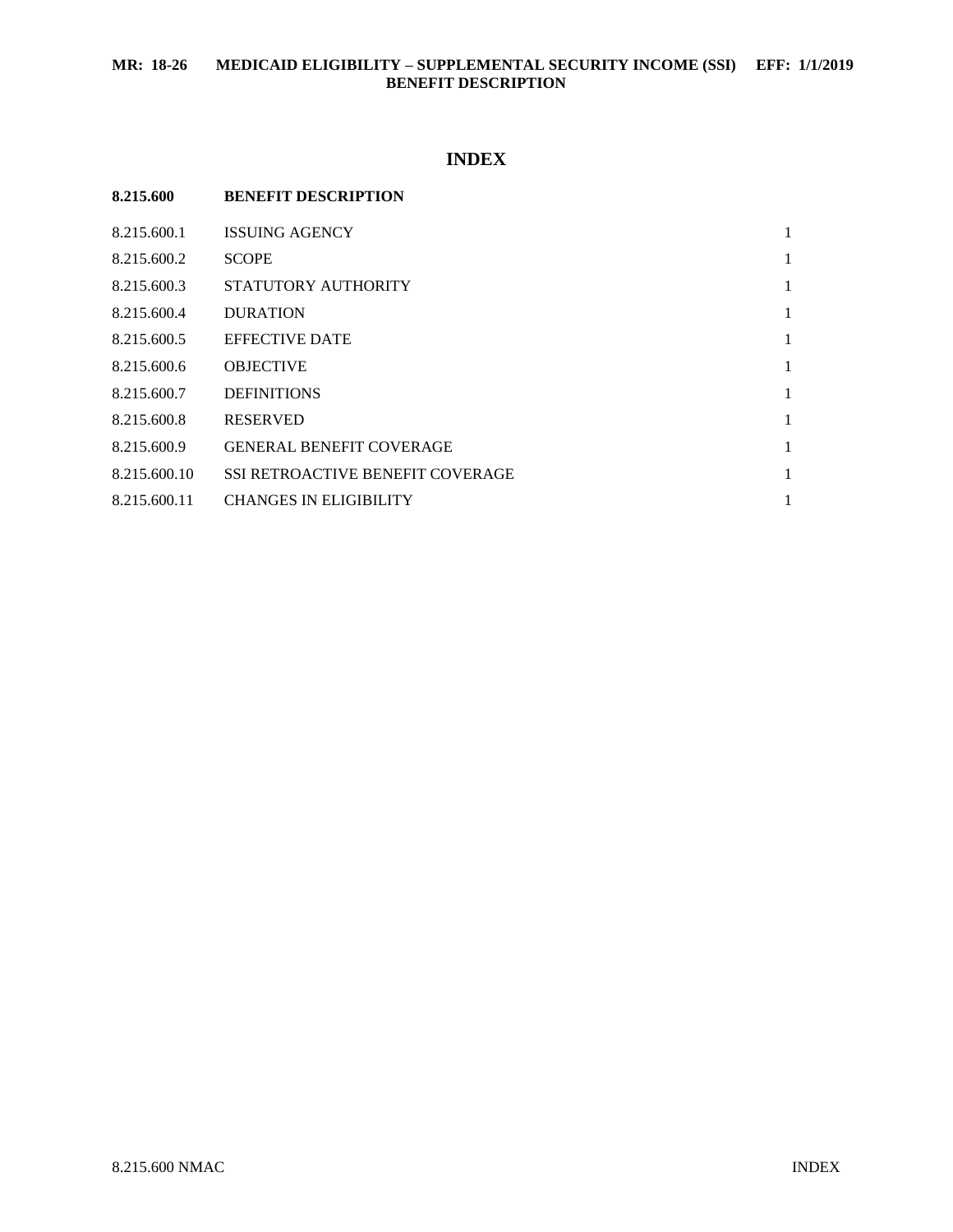#### **MR: 18-26 MEDICAID ELIGIBILITY – SUPPLEMENTAL SECURITY INCOME (SSI) EFF: 1/1/2019 BENEFIT DESCRIPTION**

#### **TITLE 8 SOCIAL SERVICES CHAPTER 215 MEDICAID ELIGIBILITY - SUPPLEMENTAL SECURITY INCOME (SSI) METHODOLOGY PART 600 BENEFIT DESCRIPTION**

<span id="page-1-0"></span>**8.215.600.1 ISSUING AGENCY:** New Mexico Human Services Department. [8.215.600.1 NMAC - Rp, 8.215.600.1 NMAC, 1/1/2019]

<span id="page-1-1"></span>**8.215.600.2 SCOPE:** The rule applies to the general public. [8.215.600.2 NMAC - Rp, 8.215.600.2 NMAC, 1/1/2019]

<span id="page-1-2"></span>**8.215.600.3 STATUTORY AUTHORITY:** The New Mexico medicaid program is administered pursuant to regulations promulgated by the federal department of health and human services under Title XIX of the Social Security Act, as amended and by the state human services department pursuant to state statute. See Section 27-2-12 et seq. NMSA 1978 (Repl. Pamp. 1991). [8.215.600.3 NMAC - Rp, 8.215.600.3 NMAC, 1/1/2019]

<span id="page-1-3"></span>**8.215.600.4 DURATION:** Permanent.

[8.215.600.4 NMAC - Rp, 8.215.600.4 NMAC, 1/1/2019]

<span id="page-1-4"></span>**8.215.600.5 EFFECTIVE DATE:** January 1, 2019, or upon a later approval date by the federal centers for medicare and medicaid services (CMS), unless a later date is cited at the end of the section. [8.215.600.5 NMAC - Rp, 8.215.600.5 NMAC, 1/1/2019]

<span id="page-1-5"></span>**8.215.600.6 OBJECTIVE:** The objective of these regulations is to provide eligibility policy and procedures for the medicaid program. [8.215.600.6 NMAC - Rp, 8.215.600.6 NMAC, 1/1/2019]

<span id="page-1-6"></span>**8.215.600.7 DEFINITIONS:** [**RESERVED**]

## <span id="page-1-7"></span>**8.215.600.8** [**RESERVED**]

<span id="page-1-8"></span>**8.215.600.9 GENERAL BENEFIT COVERAGE:** Medicaid coverage for services based on determinations made using the SSI methodology varies based on the category of eligibility. For applicants/recipients who are eligible for SSI, full medicaid coverage for services is available. If applicants/recipients are eligible for medicare coverage, medicaid covers medicare premium amounts. [8.215.600.9 NMAC - Rp, 8.215.600.9 NMAC, 1/1/2019]

<span id="page-1-9"></span>**8.215.600.10 SSI RETROACTIVE BENEFIT COVERAGE:** Retroactive medicaid coverage is provided in accordance with 8.200.400.14 NMAC.

[8.215.600.10 NMAC - Rp, 8.215.600.10 NMAC, 1/1/2019]

<span id="page-1-10"></span>**8.215.600.11 CHANGES IN ELIGIBILITY:** A case is closed, with provision of advance notice when the recipient becomes ineligible. If a recipient dies, the case is closed the following month. [8.215.600.11 NMAC - Rp, 8.215.600.11 NMAC, 1/1/2019]

## **HISTORY OF 8.215.600 NMAC:**

Pre NMAC History: The material in this part was derived from that previously filed with the State Records Center. MAD Rule 860, SSI Methodology for Computation of Countable Resources and Income, filed 3/7/1989. MAD Rule 860, SSI Methodology for Computation of Countable Resources and Income, filed 3/21/1990. MAD Rule 860, SSI Methodology for Computation of Countable Resources and Income, filed 4/24/1991. MAD Rule 860, SSI Methodology for Computation of Countable Resources and Income, filed 6/19/1992. MAD Rule 861, Resources - SSI Methodology for Computation of Countable Resources and Income, filed 3/18/1993.

MAD Rule 861, Resources - SSI Methodology for Computation of Countable Resources and Income, filed 12/29/1994.